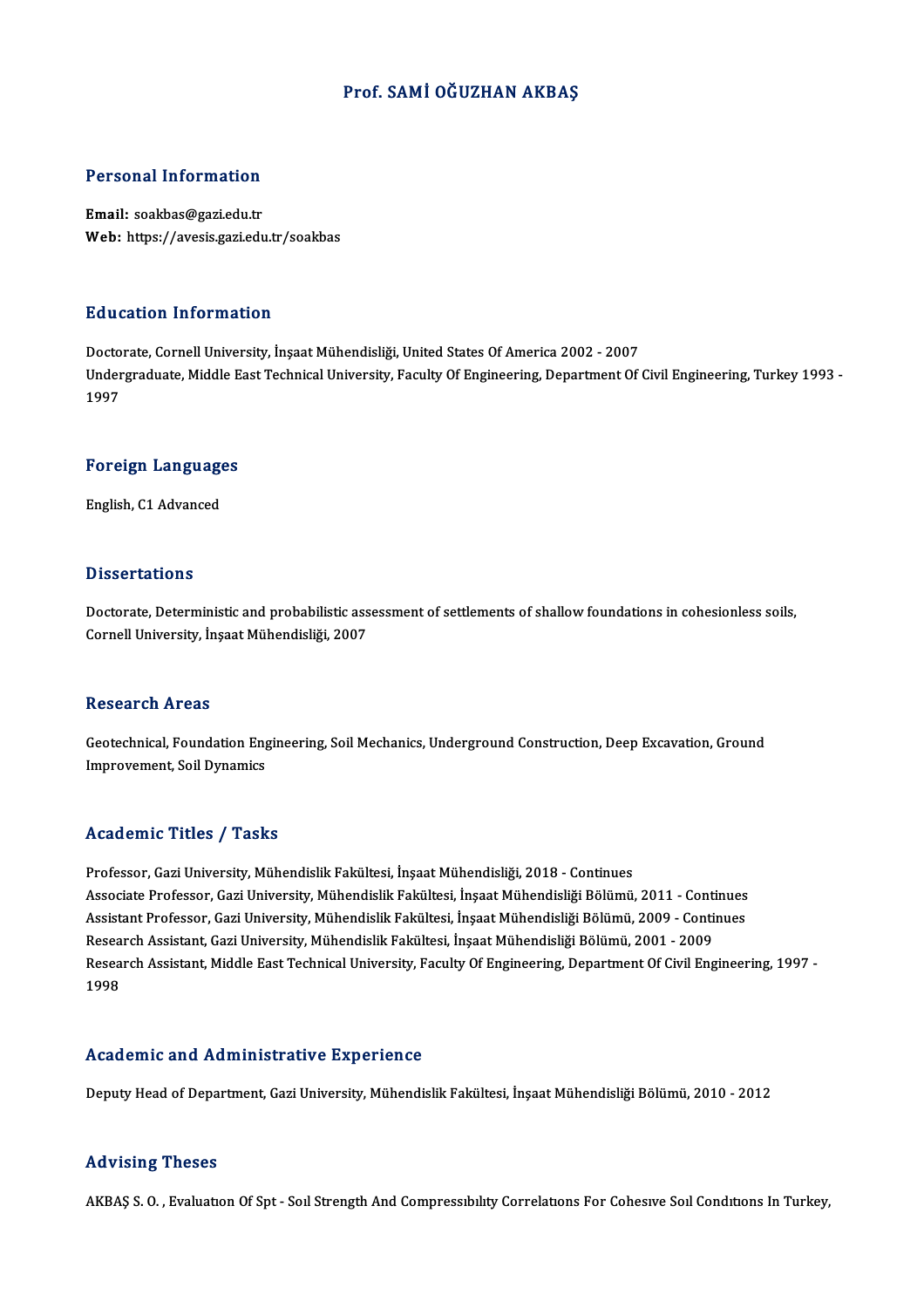Postgraduate, E.Tuç(Student), 2019

Postgraduate, E.Tuç(Student), 2019<br>AKBAŞ S. O. , Applıcatıon Of Fınıte Element Method In Geotechnıcal Rısk Analysıs: An Applıcatıon For Supported Deep Postgraduate, E.Tuç(Student), 2019<br>AKBAŞ S. O. , Application Of Finite Element Method In<br>Excavations, Postgraduate, S.Bozkurt(Student), 2019<br>AKBAS S. O., Comparative Investigation Of Time Dane AKBAŞ S. O. , Application Of Finite Element Method In Geotechnical Risk Analysis: An Application For Supported Deep<br>Excavations, Postgraduate, S.Bozkurt(Student), 2019<br>AKBAŞ S. O. , Comparative Investigation Of Time Depend

Excavations, Postgraduate, S.Bozkurt(Student), 2019<br>AKBAŞ S. O. , Comparative Investigation Of Time Dependent Consolidation Behavior Of The Embankmen<br>Northern Marmara Highway Project With Land Measurements And Numerical Mo AKBAŞ S. O. , Comparative Inv<br>Northern Marmara Highway I<br>B.KILIÇOĞLU(Student), 2019<br>AKBAS S. O. Costalmik risk al Northern Marmara Hıghway Project Wıth Land Measurements And Numerıcal Modeling, Postgraduate,<br>B.KILIÇOĞLU(Student), 2019<br>AKBAŞ S. O. , Geoteknik risk analizinde sonlu elemanlar teorisinin kullanımı: Destekli derin kazılar

B.KILIÇOĞLU(Student), 2019<br>AKBAŞ S. O. , Geoteknik risk analizinde son<br>Postgraduate, S.BOZKURT(Student), 2019<br>AKBAS S. O. A Comparison Of Instruments AKBAŞ S. O. , Geoteknik risk analizinde sonlu elemanlar teorisinin kullanımı: Destekli derin kazılar için bir uygulama,<br>Postgraduate, S.BOZKURT(Student), 2019<br>AKBAŞ S. O. , A Comparıson Of Instrumental And Classıcal Pıle L

Postgraduate, S.BOZKURT(Student), 2019<br>AKBAŞ S. O. , A Comparison Of Instrumental<br>Postgraduate, C.KANDEMİR(Student), 2019<br>AKBAS S. O., Koherwonlu zeminler için öneri AKBAŞ S. O. , A Comparison Of Instrumental And Classical Pile Load Results: Example From Ankara-Sivas Railway Proje<br>Postgraduate, C.KANDEMİR(Student), 2019<br>AKBAŞ S. O. , Kohezyonlu zeminler için önerilen SPT ile zemin daya

Postgraduate, C.KANDEMİR(Student), 2019<br>AKBAŞ S. O. , Kohezyonlu zeminler için önerilen SPT ile zemin dayanımı ve sıkışabilirlik özellikleri arasındaki ilişkilerin<br>Türkiye zemin koşulları için irdelenmesi, Postgraduate, E. AKBAŞ S. O. , Kohezyonlu zeminler için önerilen SPT ile zemin dayanımı ve sıkışabilirlik özellikleri arasındaki ilişkilerin<br>Türkiye zemin koşulları için irdelenmesi, Postgraduate, E.TUÇ(Student), 2019<br>AKBAŞ S. O. , Zemin ç

Türkiye zemin koşulları için irdelenmesi, Postgraduate, E.TUÇ(Student)<br>AKBAŞ S. O. , Zemin çivileriyle güçlendirilmiş iksa yapılarında sistem pe<br>vaka analizleri ile araştırılması, Postgraduate, A.SELİN(Student), 2017<br>AKBAS AKBAŞ S. O. , Zemin çivileriyle güçlendirilmiş iksa yapılarında sistem performansını ve güvenilirliğini etkiley<br>vaka analizleri ile araştırılması, Postgraduate, A.SELİN(Student), 2017<br>AKBAŞ S. O. , Gömülü iletim hattı yapı

vaka analizleri ile araştırılması,<br>AKBAŞ S. O. , Gömülü iletim hat<br>G.BABAGİRAY(Student), 2017<br>AKBAS S. O. , A Study Op The B AKBAŞ S. O. , Gömülü iletim hattı yapılarında darbe etkilerinin geosentetikler vasıtası ile azaltımı, Doctorate,<br>G.BABAGİRAY(Student), 2017<br>AKBAŞ S. O. , A Study On The Reduction Of Impact Effects On Buried Lifeline System

G.BABAGİRAY(Student), 2017<br>AKBAŞ S. O. , A Study On The Reduction<br>Doctorate, G.Babagiray(Student), 2017<br>AKBAS S. O., Compaween Of The Instruu AKBAŞ S. O. , A Study On The Reduction Of Impact Effects On Buried Lifeline System Components By Geosynthetics,<br>Doctorate, G.Babagiray(Student), 2017<br>AKBAŞ S. O. , Comparison Of The Instrumentation Results Obtained From Su

Doctorate, G.Babagiray(Student), 2017<br>AKBAŞ S. O. , Comparison Of The Instrumentation Results Obtained F<br>With Finite Element Analyses, Postgraduate, C.RUHİ(Student), 2017<br>AKRAS S. O., Derin kanıstırma kolonlarının ölgülen AKBAŞ S. O. , Comparıson Of The Instrumentatıon Results Obtained From Supported Deep Excavation Case Historie<br>With Finite Element Analyses, Postgraduate, C.RUHİ(Student), 2017<br>AKBAŞ S. O. , Derin karıştırma kolonlarının öl

With Finite Element Analyses, Postgraduate, C.RUHİ<br>AKBAŞ S. O. , Derin karıştırma kolonlarının ölçülen<br>incelenmesi, Postgraduate, Z.KAYA(Student), 2016<br>AKRAS S. O., Kırıkkala sehir merkezinin danram ris AKBAŞ S. O. , Derin karıştırma kolonlarının ölçülen ve hesaplanan kapasitelerinin tam ölçekli yükleme deneyleri ile<br>incelenmesi, Postgraduate, Z.KAYA(Student), 2016<br>AKBAŞ S. O. , Kırıkkale şehir merkezinin deprem risk anal

incele<br>AKBA<br>2016<br>AKRA AKBAŞ S. O. , Kırıkkale şehir merkezinin deprem risk analizi ve sismik mikrobölgelemesi, Doctorate, Y.BÜLENT(Student)<br>2016<br>AKBAŞ S. O. , A Study On The System Performance And Relıabılıty Of Soıl Naıl Walls Usıng Case Hısto

2016<br>AKBAŞ S. O. , A Study On The System Performance And Relıabılıty Of Soıl Naıl Walls Usıng Case Hıstorıes, Postgraduate,<br>A.Selin(Student), 2016 AKBAŞ S. O. , A Study On The System Performance And Reliability Of Soil Nail Walls Using Case Histories, Postgraduate,<br>A.Selin(Student), 2016<br>AKBAŞ S. O. , An Assessment Of Measured And Calculated Capacities Of Deep Mixing

A.Selin(Student), 2016<br>AKBAŞ S. O. , An Assessment Of Measured And<br>Results, Postgraduate, Z.Kaya(Student), 2016<br>AKRAS S. O., Application Of Bandom Field Eini AKBAŞ S. O. , An Assessment Of Measured And Calculated Capacities Of Deep Mixing Columns Using Full Scale Load<br>Results, Postgraduate, Z.Kaya(Student), 2016<br>AKBAŞ S. O. , Application Of Random Field Finite Element Method In

Results, Postgraduate, Z.Kaya(Student), 2016<br>AKBAŞ S. O. , Application Of Random Field Finite Element Met<br>Shallow Foundations, Postgraduate, E.TÜRK(Student), 2014<br>AKRAS S. O., Assessment of the reinforsing effect of geogri AKBAŞ S. O. , Application Of Random Field Finite Element Method In Geotechnical Risk Analysis: An Application F<br>Shallow Foundations, Postgraduate, E.TÜRK(Student), 2014<br>AKBAŞ S. O. , Assessment of the reinforcing effect of

Shallow Foundations, Postgraduate, E.TÜRK(Student), 2014<br>AKBAŞ S. O. , Assessment of the reinforcing effect of geogrids on eccentrically loaded foundations, Postgraduate,<br>S.FARSHAD(Student), 2013 AKBAŞ S. O. , Assessment of the reinforcing effect of geogrids on eccentrically loaded foundations, Postgraduate,<br>S.FARSHAD(Student), 2013<br>AKBAŞ S. O. , Experimental and numerical investigation of the behavior of eccentric

S.FARSHAD(Student), 2013<br>AKBAŞ S. O. , Experimental and numerical investigation of the behavior of eccentrica<br>cohesionless soils reinforced with geogrid layers, Doctorate, A.CEM(Student), 2013<br>ANU, Ö. AKRAS S. O., Investig AKBAŞ S. O. , Experimental and numerical investigation of the behavior of eccentrically loaded shallow foundations on<br>cohesionless soils reinforced with geogrid layers, Doctorate, A.CEM(Student), 2013<br>ANIL Ö., AKBAŞ S. O.

cohesionless soils reinforced with geogrid layers, Doctorate, A.CEM(Student), 2013<br>ANIL Ö., AKBAŞ S. O. , Investigation of stress distribution and settlement profiles of different sha<br>experimental and finite elements analy ANIL Ö., AKBAŞ S. O. , Investigation of stress distribution and settlement profiles of different shaped foundations with<br>experimental and finite elements analysis method, Postgraduate, S.BABAGİRAY(Student), 2012<br>AKBAŞ S. O

experimental and finite elements analysis method, Postgraduate, S.BABAGİRAY(Student), 2012<br>AKBAŞ S. O. , The comparison of the calculated and observed behavior of an achoreged retaining wall, Postgraduate,<br>H.KARATAĞ(Studen AKBAŞ S. O. , The comparison of the calculated and observed behavior of an achoreged retaining wall, Postgraduate<br>H.KARATAĞ(Student), 2012<br>ÜNSAL N., AKBAŞ S. O. , Reliability based design optimization of foundations and re

H.KARATAĞ(Student), 2012<br>ÜNSAL N., AKBAŞ S. O. , Reliability based design optimization of foundations and reliability based desig<br>foundations considering earthquake loading in cohesionless soils, Doctorate, E.TEKİN(Student ÜNSAL N., AKBAŞ S. O. , Reliability based design optimization of foundations and reliability based design of shallow<br>foundations considering earthquake loading in cohesionless soils, Doctorate, E.TEKİN(Student), 2012<br>AKBAŞ

foundations considering e<br>AKBAŞ S. O. , Estimation o<br>E.DURAK(Student), 2011<br>AKBAS S. O. , Liquefaction AKBAŞ S. O. , Estimation of vulnerability against snow avalanches for village- type Turkish buildin<br>E.DURAK(Student), 2011<br>AKBAŞ S. O. , Liquefaction analysis of city of Ardebil-Iran, Postgraduate, S.ASIABI(Student), 2010<br>

AKBAŞ S. O., Liquefaction analysis of city of Ardebil-Iran, Postgraduate, S.ASIABI(Student), 2010

E.DURAK(Student), 2011<br>AKBAŞ S. O. , Lıquefactıon analysıs of cıty of Ardebil-Iran, Postgraduate, S.ASIABI(Student), 2010<br>AKBAŞ S. O. , Investıgatıon of bearıng capacıty estımatıon methods and the effect of rıgıd layer for

### Articles Published in Journals That Entered SCI, SSCI and AHCI Indexes

rticles Published in Journals That Entered SCI, SSCI and AHCI Indexes<br>I. Investigation of the impact behavior when using single and double layers of geosynthetics on buried<br>Rine structures pics a distinct<br>Investigation of<br>pipe structures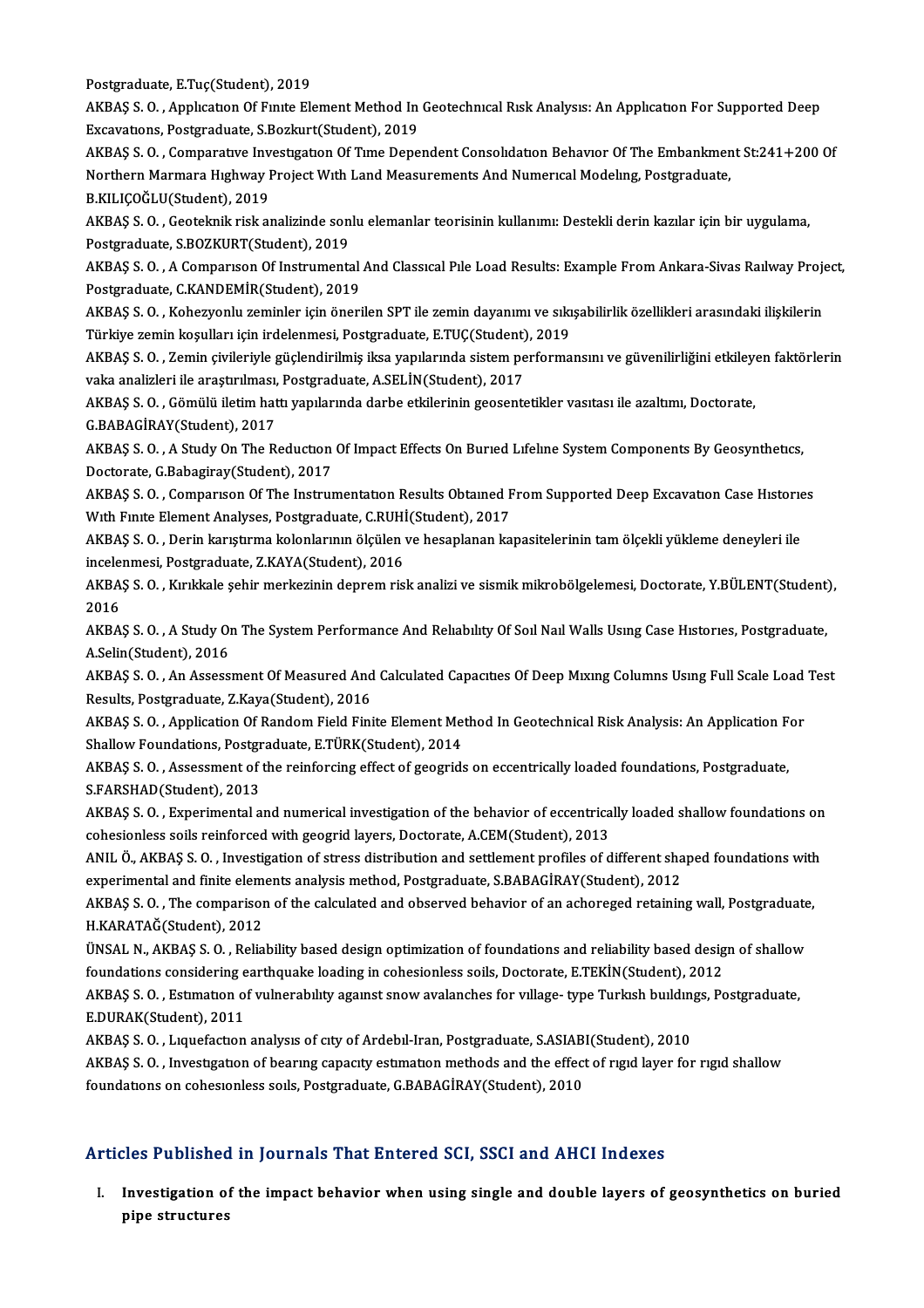BabagirayG.,Akbaş S.O. ,AnılÖ.

Acta Geotechnica Slovenica, no.2021/2, pp.84-105, 2021 (Journal Indexed in SCI Expanded)

- Babagiray G., Akbaş S. O. , Anıl Ö.<br>Acta Geotechnica Slovenica, no.2021/2, pp.84-105, 2021 (Journal Indexed in SCI Expanded)<br>II. Expanded Database Assessment of Design Methods for Spread Foundations under Axial<br>Compression Acta Geotechnica Slovenica, no.2021/<br>Expanded Database Assessment<br>Compression and Uplift Loading<br>Tang C. Pheen K. Li.D. AKBAS S. O. Expanded Database Assessment<br>Compression and Uplift Loading<br>Tang C., Phoon K., Li D., AKBAŞ S. O.<br>JOUPMAL OF CEOTECHNICAL AND ( Compression and Uplift Loading<br>Tang C., Phoon K., Li D., AKBAŞ S. O.<br>JOURNAL OF GEOTECHNICAL AND GEOENVIRONMENTAL ENGINEERING, vol.146, no.11, 2020 (Journal Indexed in<br>SCI) Tang C., Phoon K., Li D., AKBAŞ S.O. JOURNAL OF GEOTECHNICAL AND GEOENVIRONMENTAL ENGINEERING, vol.146, no.11, 2020 (Jo<br>SCI)<br>III. Predicting groutability of granular soils using adaptive neuro-fuzzy inference system<br>TEVIN E AVPAS S.O
- SCI)<br>Predicting groutabi<br>TEKİN E., AKBAŞ S. O.<br>NEURAL COMPUTINC TEKIN E., AKBAŞ S. O.<br>NEURAL COMPUTING & APPLICATIONS, vol.31, no.4, pp.1091-1101, 2019 (Journal Indexed in SCI)
	-
- TEKİN E., AKBAŞ S. O.<br>NEURAL COMPUTING & APPLICATIONS, vol.31, no.4, pp.1091-1101, 2019 (Journal Indexed in SCI)<br>IV. Linear and nonlinear site response analyses to determine dynamic soil properties of Kirikkale<br>Sonmato NEURAL COMPUTING & APPLICATIONS, vol.31<br>Linear and nonlinear site response analy<br>Sonmezer Y. B., BAŞ S., IŞIK N. S., AKBAŞ S. O.<br>CEOMECHANICS AND ENCINEERING vol.16 r Linear and nonlinear site response analyses to determine dynamic soil properties<br>Sonmezer Y. B., BAŞ S., IŞIK N. S., AKBAŞ S. O.<br>GEOMECHANICS AND ENGINEERING, vol.16, no.4, pp.435-448, 2018 (Journal Indexed in SCI)<br>Effects
- Sonmezer Y. B., BAŞ S., IŞIK N. S., AKBAŞ S. O.<br>GEOMECHANICS AND ENGINEERING, vol.16, no.4, pp.435-448, 2018 (Journal Indexed in SCI)<br>V. Effects of the use of the surface spectrum of a specific region on seismic performanc GEOMECHAL<br>Effects of t<br>structures<br>Sonmerer V Effects of the use of the surface spectrum<br>structures<br>Sonmezer Y. B., KALKAN İ., BAŞ S., AKBAŞ S. O.<br>NATURAL HAZARDS vol 92 no 2 nn 1202 122 structures<br>Sonmezer Y. B. , KALKAN İ., BAŞ S., AKBAŞ S. O.<br>NATURAL HAZARDS, vol.93, no.3, pp.1203-1229, 2018 (Journal Indexed in SCI)

Sonmezer Y. B. , KALKAN İ., BAŞ S., AKBAŞ S. O.<br>NATURAL HAZARDS, vol.93, no.3, pp.1203-1229, 2018 (Journal Indexed in SCI)<br>VI. Seismic risk estimation of the Kirikkale province through street survey based rapid assessm NATURAL HAZAR<br>Seismic risk est<br>method (SSRA)<br>Sonmoror V-P--P Seismic risk estimation of the K<br>method (SSRA)<br>Sonmezer Y. B., BAŞ S., AKBAŞ S. O.<br>FARTHOUAVES AND STRUCTURES method (SSRA)<br>Sonmezer Y. B., BAŞ S., AKBAŞ S. O.<br>EARTHQUAKES AND STRUCTURES, vol.14, no.6, pp.615-626, 2018 (Journal Indexed in SCI)

VII. A Numerical Modelling Based Parametric Study on the Bearing Capacity of Shallow Foundations on Cohesionless Soils Underlain by a Shallow Rigid Layer BabagirayG.,Akbaş S.O. Cohesionless Soils Underlain by a Shallow Rigid Layer<br>Babagiray G., Akbaş S. O.<br>TEKNIK DERGI, vol.29, no.1, pp.8185-8198, 2018 (Journal Indexed in SCI)<br>Investigation of the impact behavior of steel and composite pines

- Babagiray G., Akbaş S. O.<br>TEKNIK DERGI, vol.29, no.1, pp.8185-8198, 2018 (Journal Indexed in SCI)<br>VIII. Investigation of the impact behavior of steel and composite pipes with protective layer<br>ANIL Ö AKRAS S.O. COTOR O. Vil TEKNIK DERGI, vol.29, no.1, pp.8185-8198,<br>Investigation of the impact behavior of<br>ANIL Ö., AKBAŞ S. O. , Gezer O., Yilmaz M. C.<br>STRUCTURAL CONCRETE vol.18, no.2, np.4 Investigation of the impact behavior of steel and composite pipes with p<br>ANIL Ö., AKBAŞ S. O. , Gezer O., Yilmaz M. C.<br>STRUCTURAL CONCRETE, vol.18, no.3, pp.421-432, 2017 (Journal Indexed in SCI)<br>Experimental and finite al ANIL Ö., AKBAŞ S. O., Gezer O., Yilmaz M. C.<br>STRUCTURAL CONCRETE, vol.18, no.3, pp.421-432, 2017 (Journal Indexed in SCI)<br>IX. Experimental and finite element analyses of footings of varying shapes on sand
- STRUCTURAL CONCRETE, vol.18, no.3, pp.421-432, 2017<br>Experimental and finite element analyses of footi<br>ANIL Ö., AKBAŞ S. O. , Babagiray S., Gel A. C. , Durucan C.<br>CEOMECHANICS AND ENCINEERING .vol.13, no.3, np.32 Experimental and finite element analyses of footings of varying shapes on sand<br>ANIL Ö., AKBAŞ S. O., Babagiray S., Gel A. C., Durucan C.<br>GEOMECHANICS AND ENGINEERING, vol.12, no.2, pp.223-238, 2017 (Journal Indexed in SCI)
- ANIL Ö., AKBAŞ S. O. , Babagiray S., Gel A. C. , Durucan C.<br>GEOMECHANICS AND ENGINEERING, vol.12, no.2, pp.223-238, 2017 (Journal Indexed in SCI)<br>X. ASSESSMENT OF THE SWELLING AND LIME STABILIZATION POTENTIAL OF GOLBASI (A GEOMECHANICS AND ENGINE<br>ASSESSMENT OF THE SWEL<br>RESIDENTIAL AREA CLAYS ASSESSMENT OF THE SWELLIN<br>RESIDENTIAL AREA CLAYS<br>Ozturk Y. Z. , ÜNSAL N., AKBAŞ S. O.<br>JOUPNAL OF THE FACULTY OF ENC

RESIDENTIAL AREA CLAYS<br>Ozturk Y. Z. , ÜNSAL N., AKBAŞ S. O.<br>JOURNAL OF THE FACULTY OF ENGINEERING AND ARCHITECTURE OF GAZI UNIVERSITY, vol.30, no.2, pp.309-318,<br>2015 (Journal Indoved in SCI) Ozturk Y. Z. , ÜNSAL N., AKBAŞ<br>JOURNAL OF THE FACULTY OF<br>2015 (Journal Indexed in SCI)<br>ASSESSMENT OF THE PEA*V* JOURNAL OF THE FACULTY OF ENGINEERING AND ARCHITECTURE OF GAZI UNIVERSITY, vol.30, no.2, pp.309-3<br>2015 (Journal Indexed in SCI)<br>XI. ASSESSMENT OF THE PEAK ACCELERATION, AMPLIFICATION RATIO AND FUNDAMENTAL PERIOD<br>REORERTIES

- 2015 (Journal Indexed in SCI)<br>ASSESSMENT OF THE PEAK ACCELERATION, AMPLIFICATION RAT<br>PROPERTIES FOR THE KIRIKKALE PROVINCE SETTLEMENT AREA<br>Sonmager V P AKPAS S.O., ISIK N.S. ASSESSMENT OF THE PEAK ACCEL<br>PROPERTIES FOR THE KIRIKKALE<br>Sonmezer Y. B. , AKBAŞ S. O. , IŞIK N. S.<br>JOUPMAL OF THE FACULTY OF ENCINI PROPERTIES FOR THE KIRIKKALE PROVINCE SETTLEMENT AREA<br>Sonmezer Y. B. , AKBAŞ S. O. , IŞIK N. S.<br>JOURNAL OF THE FACULTY OF ENGINEERING AND ARCHITECTURE OF GAZI UNIVERSITY, vol.30, no.4, pp.711-721,<br>2015 (Journal Indoved in Sonmezer Y. B. , AKBAŞ S. O. , I.<br>JOURNAL OF THE FACULTY OF<br>2015 (Journal Indexed in SCI)<br>Mathods for the Characteri JOURNAL OF THE FACULTY OF ENGINEERING AND ARCHITECTURE OF GAZI UNIVE<br>2015 (Journal Indexed in SCI)<br>XII. Methods for the Characterization of the Vulnerability of Elements at Risk<br>Starlochini S. AKPAS S.O., Plabut J. Mayroul
- 2015 (Journal Indexed in SCI)<br>Methods for the Characterization of the Vulnerability of Elements at Risk<br>Sterlacchini S., AKBAŞ S. O. , Blahut J., Mavrouli O., Garcia C., Luna B. Q. , Corominas J.<br>MOUNTAIN RISKS, EROM RREDI Methods for the Characterization of the Vulnerability of Elements at Risk<br>Sterlacchini S., AKBAŞ S. O. , Blahut J., Mavrouli O., Garcia C., Luna B. Q. , Corominas J.<br>MOUNTAIN RISKS: FROM PREDICTION TO MANAGEMENT AND GOVERN Sterlacchini S., AKBAŞ S. O. , Blahut J., Mavrouli O., Garcia C., Luna B. Q. , Corominas J.<br>MOUNTAIN RISKS: FROM PREDICTION TO MANAGEMENT AND GOVERNANCE, vol.34<br>Indexed in SCI)<br>Methods for Debris Flow Hazard and Risk Asses MOUNTAIN RISKS: FROM PREDICTION TO MANAGEMENT ANI<br>Indexed in SCI)<br>XIII. Methods for Debris Flow Hazard and Risk Assessment<br>Line B.O., Plabut L. Kannes M. AKPAS S.O., Malet L. Bemairm
- Luna B.Q., Blahut J., Kappes M., AKBAŞ S.Q., Malet J., Remaitre A., van Asch T., Jaboyedoff M. Methods for Debris Flow Hazard and Risk Assessment<br>Luna B. Q. , Blahut J., Kappes M., AKBAŞ S. O. , Malet J., Remaitre A., van Asch T., Jaboyedoff M.<br>MOUNTAIN RISKS: FROM PREDICTION TO MANAGEMENT AND GOVERNANCE, vol.34, pp Luna B. Q. , Blah<br>MOUNTAIN RISI<br>Indexed in SCI)<br>Evaluation of MOUNTAIN RISKS: FROM PREDICTION TO MANAGEMENT AND GOVERNANCE, vol.34, pp.<br>Indexed in SCI)<br>XIV. Evaluation of blast-induced ground vibration effects in a new residential zone<br>Desen O ANIL Ö AKRAS S.O. KANTAR E. Endem B.T.
- Indexed in SCI)<br>Evaluation of blast-induced ground vibration effects in a new residential zone<br>Dogan O., ANIL Ö., AKBAŞ S. O. , KANTAR E., Erdem R. T.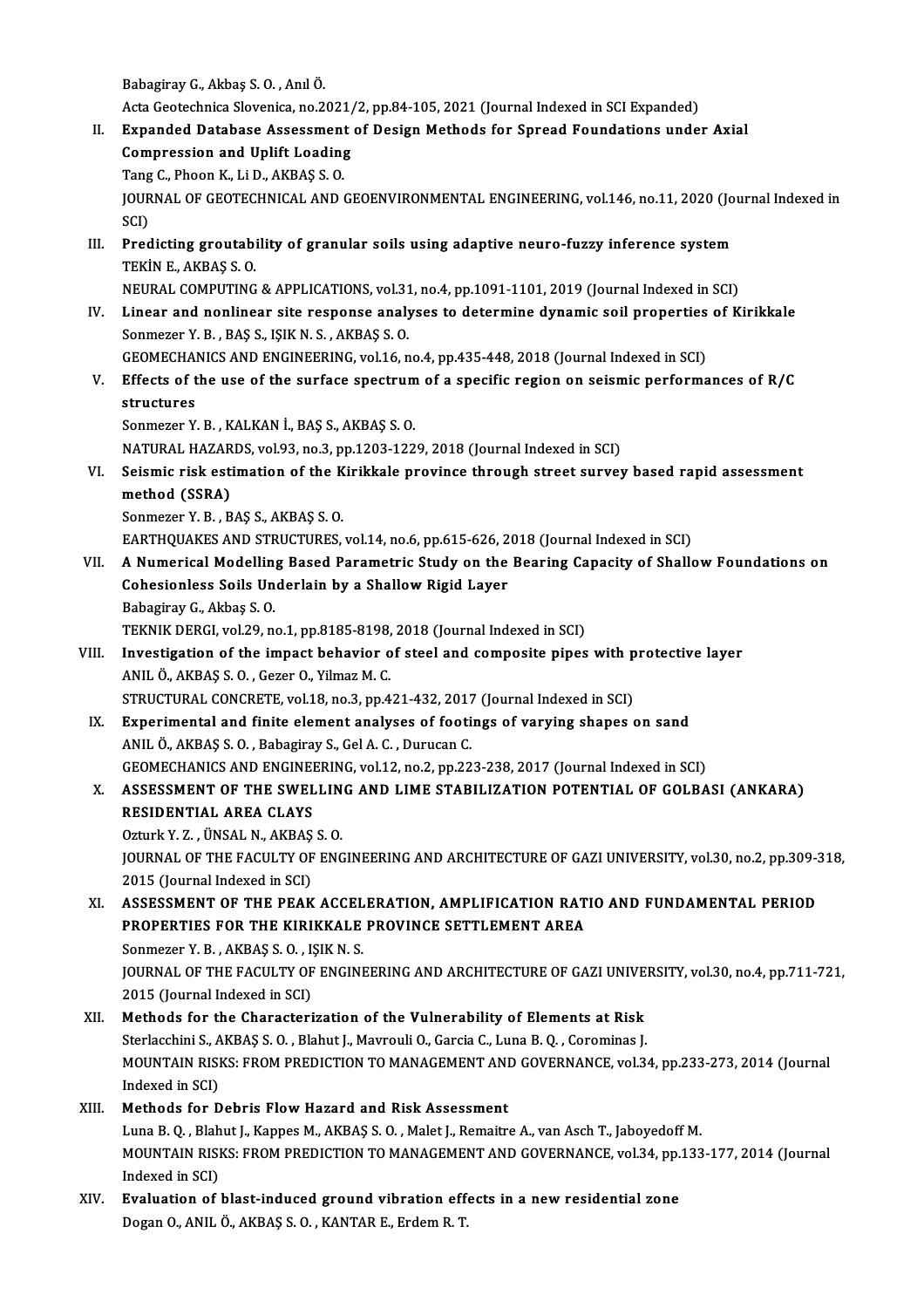|        | SOIL DYNAMICS AND EARTHQUAKE ENGINEERING, vol.50, pp.168-181, 2013 (Journal Indexed in SCI)                                           |
|--------|---------------------------------------------------------------------------------------------------------------------------------------|
| XV.    | THE EFFECT OF A SHALLOW RIGID LAYER ON THE BEARING CAPACITY OF FOOTINGS ON                                                            |
|        | <b>COHESIONLESS SOILS</b>                                                                                                             |
|        | BABAGİRAY G., AKBAŞ S. O., ANIL Ö.                                                                                                    |
|        | JOURNAL OF THE FACULTY OF ENGINEERING AND ARCHITECTURE OF GAZI UNIVERSITY, vol.28, no.1, pp.187-197,                                  |
|        | 2013 (Journal Indexed in SCI)                                                                                                         |
| XVI.   | Vibration measurement and vulnerability analysis of a power plant cooling system                                                      |
|        | Anil Ö., AKBAŞ S. O., KANTAR E., Gel A. C.                                                                                            |
|        | Smart Structures and Systems, vol.11, no.2, pp.199-215, 2013 (Journal Indexed in SCI Expanded)                                        |
| XVII.  | Predicted and Observed Deformation Behavior of Akkopru Dam                                                                            |
|        | AKBAŞ S O, Sak I                                                                                                                      |
|        | TEKNIK DERGI, vol.23, no.3, pp.6063-6087, 2012 (Journal Indexed in SCI)                                                               |
| XVIII. | Closure to "Axial Compression of Footings in Cohesionless Soils. II: Bearing Capacity" by Sami O.                                     |
|        | Akbas and Fred H. Kulhawy                                                                                                             |
|        | AKBAŞ S.O., Kulhawy F.H.                                                                                                              |
|        | JOURNAL OF GEOTECHNICAL AND GEOENVIRONMENTAL ENGINEERING, vol.137, no.9, pp.856-857, 2011 (Journal                                    |
|        | Indexed in SCI)                                                                                                                       |
| XIX.   | Artificial neural networks approach for estimating the groutability of granular soils with cement-<br>based grouts                    |
|        | Tekin E, AKBAŞ S.O.                                                                                                                   |
|        | BULLETIN OF ENGINEERING GEOLOGY AND THE ENVIRONMENT, vol.70, no.1, pp.153-161, 2011 (Journal Indexed                                  |
|        | in SCI)                                                                                                                               |
| XX.    | The application of numerical debris flow modelling for the generation of physical vulnerability                                       |
|        | curves                                                                                                                                |
|        | Luna B. Q., Blahut J., van Westen C. J., Sterlacchini S., van Asch T. W. J., AKBAS S. O.                                              |
|        | NATURAL HAZARDS AND EARTH SYSTEM SCIENCES, vol.11, no.7, pp.2047-2060, 2011 (Journal Indexed in SCI)                                  |
| XXI.   | Closure to "Axial Compression of Footings in Cohesionless Soils. I: Load-Settlement Behavior" by                                      |
|        | Sami O. Akbas and Fred H. Kulhawy                                                                                                     |
|        | AKBAŞ S.O., Kulhawy F.H.                                                                                                              |
|        | JOURNAL OF GEOTECHNICAL AND GEOENVIRONMENTAL ENGINEERING, vol.137, no.1, pp.110, 2011 (Journal                                        |
|        | Indexed in SCI)                                                                                                                       |
| XXII.  | ESTIMATION OF THE GROUTABILITY OF GRANULAR SOILS WITH CEMENT-BASED GROUTS USING                                                       |
|        | DISCRIMINANT ANALYSIS                                                                                                                 |
|        | TEKİN E, AKBAŞ S.O.                                                                                                                   |
|        | JOURNAL OF THE FACULTY OF ENGINEERING AND ARCHITECTURE OF GAZI UNIVERSITY, vol.25, no.3, pp.625-633,<br>2010 (Journal Indexed in SCI) |
| XXIII. | Reliability-Based Design Approach for Differential Settlement of Footings on Cohesionless Soils                                       |
|        | AKBAŞ S.O., Kulhawy F.H.                                                                                                              |
|        | JOURNAL OF GEOTECHNICAL AND GEOENVIRONMENTAL ENGINEERING, vol 135, no.12, pp.1779-1788, 2009                                          |
|        | (Journal Indexed in SCI)                                                                                                              |
| XXIV.  | Axial Compression of Footings in Cohesionless Soils. II: Bearing Capacity                                                             |
|        | AKBAŞ S O , Kulhawy F H.                                                                                                              |
|        | JOURNAL OF GEOTECHNICAL AND GEOENVIRONMENTAL ENGINEERING, vol.135, no.11, pp.1575-1582, 2009                                          |
|        | (Journal Indexed in SCI)                                                                                                              |
| XXV.   | Axial Compression of Footings in Cohesionless Soils. I: Load-Settlement Behavior                                                      |
|        | AKBAŞ S.O., Kulhawy F.H.                                                                                                              |
|        | JOURNAL OF GEOTECHNICAL AND GEOENVIRONMENTAL ENGINEERING, vol.135, no.11, pp.1562-1574, 2009                                          |
|        | (Journal Indexed in SCI)                                                                                                              |
|        |                                                                                                                                       |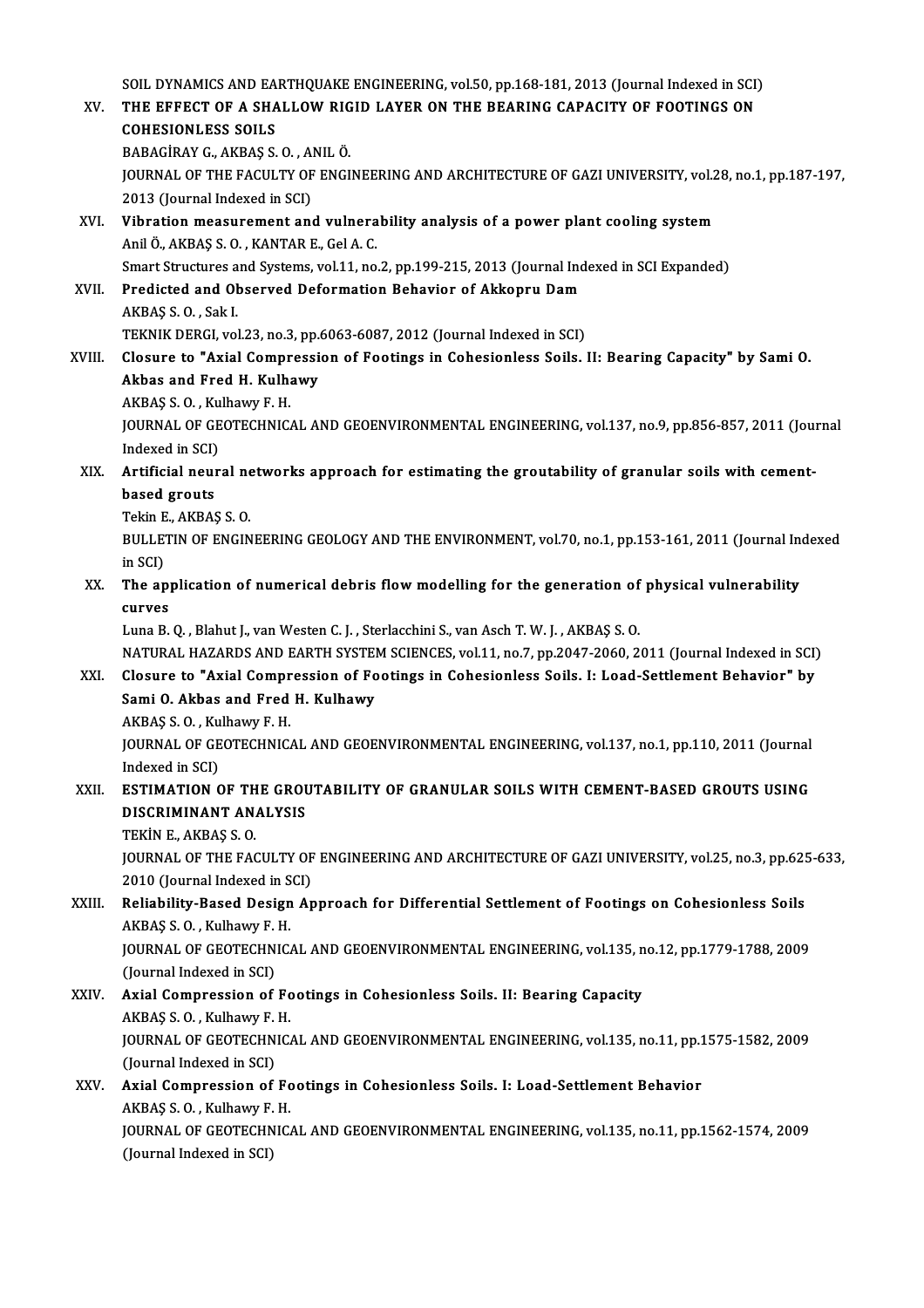### Articles Published in Other Journals

- rticles Published in Other Journals<br>I. Estimation of resistance factors for reliability-based design of shallow foundations in cohesionless<br>Reils under conthously leading stee Passished in Street Joan<br>Estimation of resistance factors<br>soils under earthquake loading soils under earthquake loading<br>AKBAŞ S.O., TEKİN E. Geotechnical Special Publication, no.229, pp.555-569, 2013 (Refereed Journals of Other Institutions)
- II. Characterization and Estimation of Geotechnical Variability in Ankara Clay A Case History AKBAŞ S.O. ,KulhawyF.

Geotechnical and Geological Engineering, vol.28, no.5, pp.619-631, 2010 (Refereed Journals of Other Institutions)

#### Books&Book Chapters

- I. Zeminlerde ve Kayada Su Akımı AKBAŞ S.O. Zeminlerde ve Kayada Su Akımı<br>AKBAŞ S. O.<br>in: Geoteknik Mühendisliğine Giriş, Ayfer Erken, Editor, Nobel Akademik Yayıncılık, pp.272-344, 2015<br>Methods for the Characterization of the Vulnerability of Elements et Biek.
- II. Methods for the Characterization of the Vulnerability of Elements at Risk in: Geoteknik Mühendisliğine Giriş, Ayfer Erken, Editor, Nobel Akademik Yayıncılık, pr<br>Methods for the Characterization of the Vulnerability of Elements at Risk<br>sterlacchini s., AKBAŞ S. O. , blahut j., mavrouli o., garcia in: Mountain Risks: From Prediction to Management and Governance., Van Asch T., Corominas J., Greiving S., Malet<br>JP., Sterlacchini S., Editor, Springer, pp.233-273, 2014 sterlacchini s., AKBAŞ S. O., blahut j., mavrouli o., garcia c., Quan Luna b., corominas j.

### III. Methods for Debris Flow Hazard and Risk Assessment Quan Luna B., Blahut J., Kappes M., AKBAŞ S. O., malet J. P., Remaitre A., Van Asch T., Jaboyedoff M. in: Mountain Risks: From Prediction to Management and Governance, Van Asch T., Corominas J., Greiving S., Malet JP., Sterlacchini S., Editor, Springer, pp.133-177, 2014

#### Refereed Congress / Symposium Publications in Proceedings

I. The importance of designer-contractor communication in geotechnical design as exemplified by a cut slope failure slope failure<br>Anafarta D., Türk E., AKBAŞ S. O.<br>5th International Conference on New Advances in Civil Engineering, 8 - 10 November 2019<br>Einite Element Based Contechnisel Bisk Analysis For Anshor Sunnerted Deen Ey

AnafartaD.,TürkE.,AKBAŞ S.O.

II. Finite Element-Based Geotechnical Risk Analysis For Anchor-Supported Deep Excavations bozkurt s., AKBAŞ S. O. 5th International Confer<br>Finite Element-Base<br>bozkurt s., AKBAŞ S. O.<br>1st Moditerranean You Finite Element-Based Geotechnical Risk Analysis For Anchor-Supported Deep Excavations<br>bozkurt s., AKBAŞ S. O.<br>1st Mediterranean Young Geotechnical Engineers Conference, Muğla, Turkey, 23 - 24 September 2019, pp.159-166<br>Coo

bozkurt s., AKBAŞ S. O.<br>159-16 1st Mediterranean Young Geotechnical Engineers Conference, Muğla, Turkey, 23 - 24 September 2019, pp.159<br>11. Geoteknik risk analizinde sonlu elemanlar teorisinin kullanımı: Ankraj destekli de 1st Mediter<br>Geoteknik<br>uygulama<br>berkurt 8 III. Geoteknik risk analizinde sonlu elemanlar teorisinin kullanımı: Ankraj destekli derin kazılar için bir uygulama<br>bozkurt s., AKBAŞ S.O.

International Congress on Engineering and Architecture (ENAR-2018), 14 - 16 November 2018

bozkurt s., AKBAŞ S. O.<br>International Congress on Engineering and Architecture (ENAR-2018), 14 - 16 November 2018<br>IV. Results of full-scale field impact load tests on HDPE pipes with geogrid protective layer<br>BARACIRAY C. A International Congress on Engineerin<br>Results of full-scale field impact<br>BABAGİRAY G., AKBAŞ S.O. , ANIL Ö.<br>11th International Conference on Co Results of full-scale field impact load tests on HDPE pipes with geogrid protective l<br>BABAGİRAY G., AKBAŞ S. O. , ANIL Ö.<br>11th International Conference on Geosynthetics, Seoul, South Korea, 16 - 21 September 2018<br>Evaluatio BABAGİRAY G., AKBAŞ S. O. , ANIL Ö.<br>11th International Conference on Geosynthetics, Seoul, South Korea, 16 - 21 September 201<br>1. Evaluation and Consideration of Model Uncertainties in Reliability Based Design

11th International Conference on Geosynthetics, Seoul, South Korea, 16 - 21 September 2018

- Geo-Risk 2017: Reliability-based Design and Code Developments, Denver, United States Of America, 4 07 June<br>2017, vol.283, pp.435-444 Lesny K., AKBAŞ S. O., Bogusz W., Burlon S., Vessia G., Zhang L. Geo-Risk 2017: Reliability-based Design and Code Developments, Denver, United States Of America, 4 - 07 June<br>2017, vol.283, pp.435-444<br>VI. Evaluation of the Uncertainties Related to the Geotechnical Design Method and Its C
- 2017, vol.283, pp.435-444<br>Evaluation of the Uncert:<br>Reliability Based Design<br>Leapy K. AKRAS S. O. Begy Evaluation of the Uncertainties Related to the Geotechn<br>Reliability Based Design<br>Lesny K., AKBAŞ S.O., Bogusz W., Burlon S., Vessia G., Zhang L.<br>Ceo Bisk Conference Colorado United States Of America A. O. Reliability Based Design<br>Lesny K., AKBAŞ S. O. , Bogusz W., Burlon S., Vessia G., Zhang L.<br>Geo-Risk Conference, Colorado, United States Of America, 4 - 07 June 2017, pp.435-444

VII. Model Uncertainties for the Static Design of Square Foundations on Sand under Axial Compression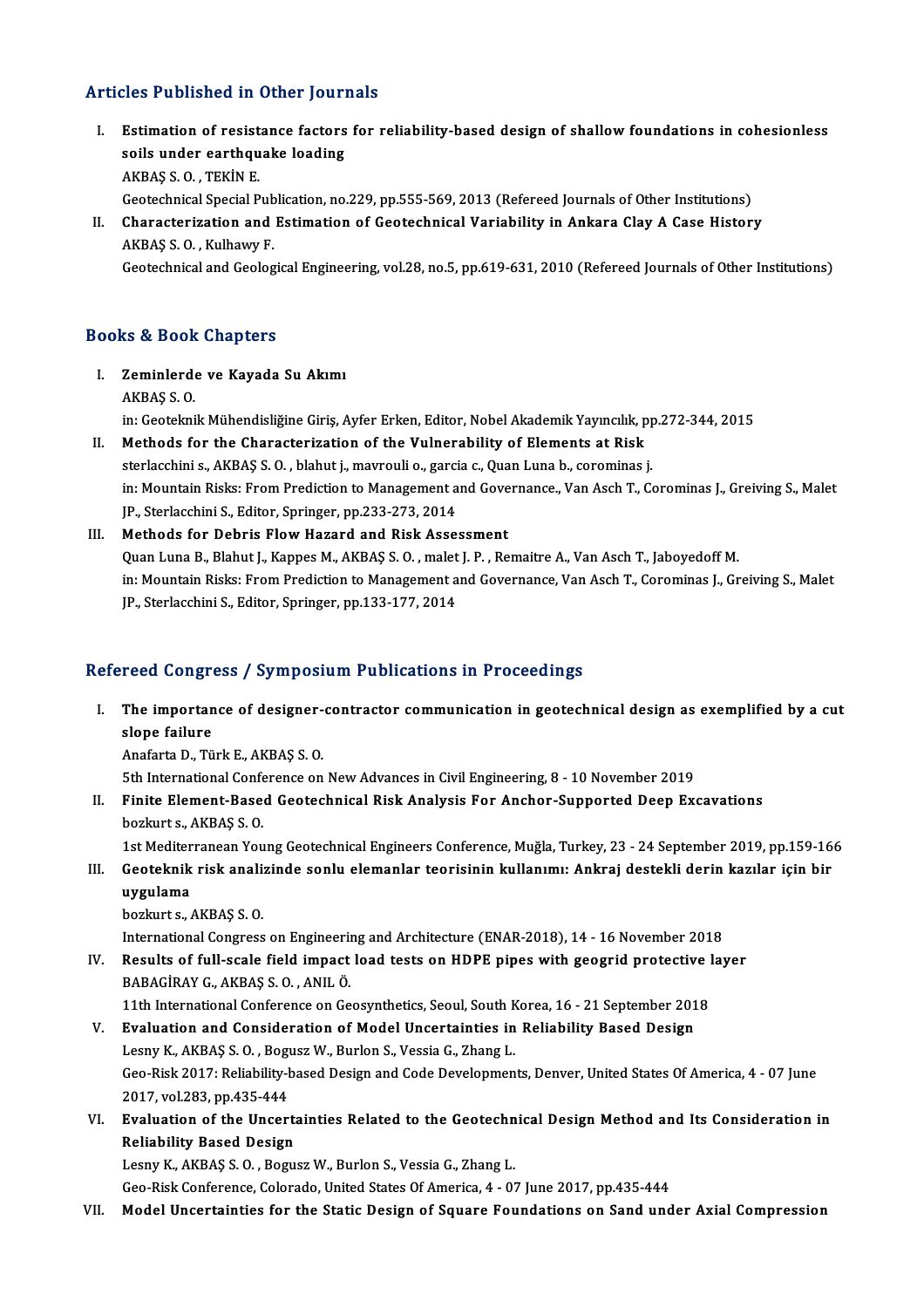TangC.,PhoonK.,AKBAŞ S.O.

Geo-Risk Conference, Colorado, United States Of America, 4 - 07 June 2017, pp.151-160

- Tang C., Phoon K., AKBAŞ S. O.<br>Geo-Risk Conference, Colorado, United States Of America, 4 07 June 2017, pp.151-160<br>VIII. Investigation of Impact Behaviour of HDPE Pipes with Geocell Protective Layer<br>RABACIBAY G. AYBAS S. Geo-Risk Conference, Colorado, Unite<br>Investigation of Impact Behaviou<br>BABAGİRAY G., AKBAŞ S.O. , ANIL Ö. Investigation of Impact Behaviour of HDPE Pipes with Ge<br>BABAGİRAY G., AKBAŞ S. O. , ANIL Ö.<br>6th European Geosynthetics Congress, 25 - 28 September 2016<br>Investigation of impact behavior of HDPE pines with 500
	-
- BABAGİRAY G., AKBAŞ S. O. , ANIL Ö.<br>6th European Geosynthetics Congress, 25 28 September 2016<br>IX. Investigation of impact behavior of HDPE pipes with geocell protective layer<br>BABAGİRAY G., AKBAŞ S. O. , ANIL Ö. 6th European Geosynthetics Congres<br>Investigation of impact behavior<br>BABAGİRAY G., AKBAŞ S.O. , ANIL Ö. 6th Europen Geosyntheties Congress, Ljubljana, Slovenia, 25 - 28 September 2016, pp.762-773 BABAGİRAY G., AKBAŞ S. O. , ANIL Ö.<br>6th Europen Geosyntheties Congress, Ljubljana, Slovenia, 25 - 28 September 2016, pp.762-773<br>8. Local Spectrum Investigation and Its Effects on Earthquake Behavior of Existing RC Structur
- 6th Europen Geosyntheties Congress, Ljubljana, S.<br>Local Spectrum Investigation and Its Effect:<br>SÖNMEZER Y. B. , AKBAŞ S. O. , BAŞ S., KALKAN İ.<br>12th International Congress on Advances in Givil Local Spectrum Investigation and Its Effects on Earthquake Behavior of Exist<br>SÖNMEZER Y. B. , AKBAŞ S. O. , BAŞ S., KALKAN İ.<br>12th International Congress on Advances in Civil Engineering, 21 - 23 September 2016<br>Importange 12th International Congress on Advances in Civil Engineering, 21 - 23 September 2016
- SÖNMEZER Y. B. , AKBAŞ S. O. , BAŞ S., KALKAN İ.<br>12th International Congress on Advances in Civil Engineering, 21 23 September 2016<br>XI. Importance of Instrumental Observations and Local Correlations in Terms of Sustainab Solider Pile Structures<br>Karatag H., AKBAŞ S. O.<br>2nd International Sustainable Buildings Symposium, Ankara, Turkey, 28 - 30 May 2015<br>Beliability Anglygis of an Angboned Contiguous Bile Wall in Ankara Clay with

KaratagH.,AKBAŞ S.O.

Karatag H., AKBAŞ S. O.<br>2nd International Sustainable Buildings Symposium, Ankara, Turkey, 28 - 30 May 2015<br>XII. Reliability Analysis of an Anchored Contiguous Pile Wall in Ankara Clay with the Random Set Finite<br>Flomen 2nd International S<br>Reliability Analys<br>Element Method<br>AKBAS S.O. Kolto Reliability Analysis c<br>Element Method<br>AKBAŞ S.O., Kokten O.<br>Eth International Sumn

Element Method<br>AKBAŞ S. O. , Kokten O.<br>5th International Symposium on Geotechnical Safety and Risk (ISGSR), Rotterdam, Netherlands, 13 - 16 October<br>2015. pp.629.644. AKBAŞ S. O. , Kokte<br>5th International S<br>2015, pp.639-644<br>Influence of Stre 5th International Symposium on Geotechnical Safety and Risk (ISGSR), Rotterdam, Netherlands, 13 - 16 October<br>2015, pp.639-644<br>XIII. Influence of Strengthening with Perforated Steel Plates on the Behavior of Infill Walls an

2015, pp.639-644<br>XIII. Influence of Strengthening with Perforated Steel Plates on the Behavior of Infill Walls and RC Frame<br>ÖZBEK E., KALKAN İ., AKBAŞ S. O. , AYKAÇ S. Influence of Strengthening with Perforated Steel Plates on the Behavior of Infill Walls and RC Fra<br>ÖZBEK E., KALKAN İ., AKBAŞ S. O. , AYKAÇ S.<br>International Conference on Civil and Infrastrcuture Engineering, World Academy

ÖZBEK E., KALKAN İ., AKBAŞ S. O. , AYKAÇ S.<br>International Conference on Civil and Infrastrcuture Engineering, World Academy of Science, Engineering and<br>Technology International Journal of Civil, Architectural, Structural a International Confr<br>Technology Intern<br>22 - 23 May 2014<br>An inter discipli Technology International Journal of Civil, Architectural, Structural and Construction Engineering, Berlin, Germany,<br>22 - 23 May 2014<br>XIV. An inter disciplinary approach for earthquake vulnerability assessment in urban area

22 - 23 May 2014<br>An inter disciplinary appr<br>of Central District Yalova<br>AKRAS S.O. CÜZEVÖ AKSO An inter disciplinary approach for earthquake vu<br>of Central District Yalova<br>AKBAŞ S.O.,GÜZEYÖ., AKSOYE., ANILÖ., GÜLTEKİN N.<br>Begianal Studies Assosiation Shane and be Shaned: The

of Central District Yalova<br>AKBAŞ S. O. , GÜZEY Ö., AKSOY E., ANIL Ö., GÜLTEKİN N.<br>Regional Studies Association, Shape and be Shaped: The Future Dynamics of Regional Development Annual<br>European Conference, Tampere, Finland, AKBAŞ S. O. , GÜZEY Ö., AKSOY E., ANIL Ö., GÜLTEKİN N.<br>Regional Studies Association, Shape and be Shaped: The Fu<br>European Conference, Tampere, Finland, 5 - 08 May 2013<br>Koheryeneya zeminler ürenindeki yüzeyeel temeller Regional Studies Association, Shape and be Shaped: The Future Dynamics of Regional Development Annua<br>European Conference, Tampere, Finland, 5 - 08 May 2013<br>XV. Kohezyonsuz zeminler üzerindeki yüzeysel temeller için taşıma

# European Conference, Tampere, Finland, 5 - 0<br>Kohezyonsuz zeminler üzerindeki yüzey<br>kesinlik ve güvenilirliğinin incelenemesi<br>Beheginav C. Althas S.O Kohezyonsuz zeminlei<br>kesinlik ve güvenilirli<br>Babagiray G., Akbaş S. O.<br>4. CEOTEKNİK SEMPOZY kesinlik ve güvenilirliğinin incelenemesi<br>Babagiray G., Akbaş S. O.<br>4. GEOTEKNİK SEMPOZYUMU, Adana, Turkey, 1 - 02 December 2011, pp.271-282<br>Beliability based design of shallow foundations in sebesispless sails un

# Babagiray G., Akbaş S. O.<br>4. GEOTEKNIK SEMPOZYUMU, Adana, Turkey, 1 - 02 December 2011, pp.271-282<br>XVI. Reliability-based design of shallow foundations in cohesionless soils under compression loading:<br>Illtimate limit s 4. GEOTEKNIK SEMPO<br>Reliability-based de<br>Ultimate limit state<br>AKPAS S.O. Kulboury Reliability-based design<br>Ultimate limit state<br>AKBAŞ S.O., Kulhawy F.H.<br>11th International Confere

Ultimate limit state<br>AKBAŞ S. O. , Kulhawy F. H.<br>11th International Conference on Applications of Statistics and Probability in Civil Engineering (IC ASP), Zürich,<br>Suitzerland 1, .04 August 2011, pp.1659,1665 AKBAŞ S. O. , Kulhawy F. H.<br>11th International Conference on Applications of<br>Switzerland, 1 - 04 August 2011, pp.1659-1665<br>Model Uncertainties in "Terrashi and Bosk 11th International Conference on Applications of Statistics and Probability in Civil Engineering (IC ASP), Zürich,<br>Switzerland, 1 - 04 August 2011, pp.1659-1665<br>XVII. Model Uncertainties in "Terzaghi and Peck" Methods for

Switzerland, 1 - 04 August 2011, pp.1659-1665<br>Model Uncertainties in "Terzaghi and Peck" Methods for Estimating Settlement of Footings on Sand<br>AKBAŞ S. O. , kulhawy F. H. Model Uncertainties in "Terzaghi and<br>AKBAŞ S. O. , kulhawy F. H.<br>GeoFlorida 2010, 20 - 24 February 2010<br>Critical assessment of evisting physic

## XVIII. Critical assessment of existing physical vulnerability estimation approaches for debris flows<br>AKBAS S. O., Blahut J., Sterlacchini S. GeoFlorida 2010, 20 - 24 February 2<br>Critical assessment of existing p<br>AKBAŞ S. O. , Blahut J., Sterlacchini S.<br>Proceedings of landslide processes: Critical assessment of existing physical vulnerability estimation approaches for debris flows<br>AKBAŞ S. O. , Blahut J., Sterlacchini S.<br>Proceedings of landslide processes: from geomorphologic mapping to dynamic modeling, St

AKBAŞ S. O. , Blahu<br>Proceedings of land<br>2009, vol.1, pp.6-7<br>Evoluction of Cor

XIX. Evaluation of Capacity of Rock Foundation Sockets 2009, vol.1, pp.6-7<br>**Evaluation of Capacity of Rock**<br>kulhawy f., prakoso w., AKBAŞ S. O.<br>Alaska Boska 2005, The 40th U.S. S.

Alaska Rocks 2005, The 40th U.S. Symposium on Rock Mechanics, Anchorage, United States Of America, 25 - 29<br>June 2005 kulhawy f.<br>Alaska Ro<br>June 2005